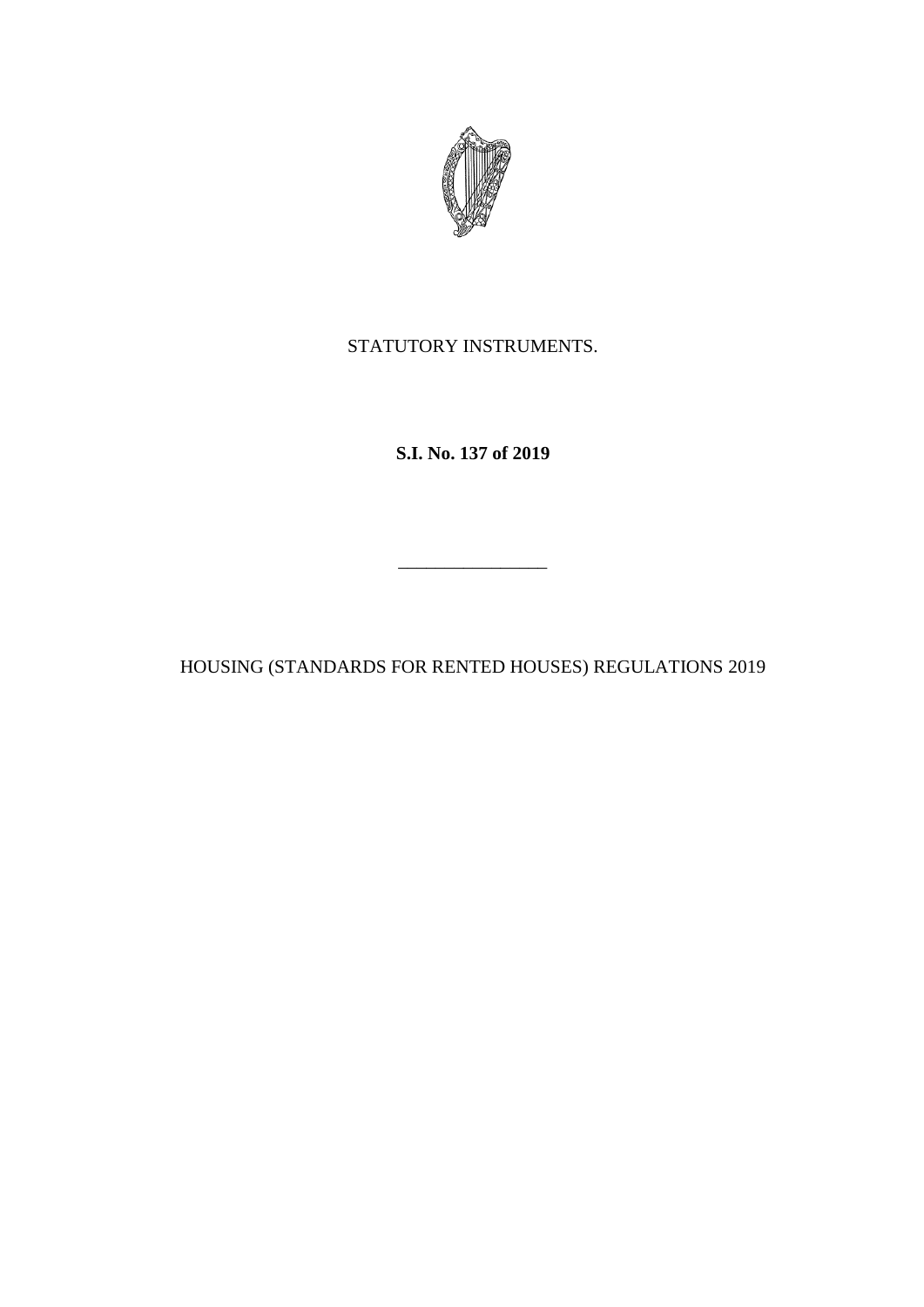# S.I. No. 137 of 2019

# HOUSING (STANDARDS FOR RENTED HOUSES) REGULATIONS 2019

I, EOGHAN MURPHY, Minister for Housing, Planning and Local Government, in exercise of the powers conferred on me by section 5 (as amended by section 24 of the Housing (Miscellaneous Provisions) Act 1992 (No. 18 of 1992)) of the Housing Act 1966 (No. 21 of 1966) and by section 18 (as amended by section 8 of the Housing (Miscellaneous Provisions) Act 2009 (No. 22 of 2009)) of the Housing (Miscellaneous Provisions) Act 1992 (No. 18 of 1992) (as adapted by the Environment, Community and Local Government (Alteration of Name of Department and Title of Minister) Order 2016 (S.I. No. 394 of 2016)), hereby make the following regulations:

## *Citation and commencement*

1. (1) These Regulations may be cited as the Housing (Standards for Rented Houses) Regulations 2019.

(2) These Regulations come into operation on 1 May 2019.

# *Interpretation*

2. (1) In these Regulations—

"habitable room" means a room used for living or sleeping purposes but does not include a kitchen having a floor area of less than 6.5 square meters.

(2) Any requirement of these Regulations with respect to repair shall be construed as requiring a standard of repair that is reasonable in all the circumstances and, in determining the appropriate standard of repair, regard shall be had to the age, character and prospective life of the house.

- (3) Nothing in these Regulations shall be taken—
	- (*a*) as requiring or authorising anything to be done in connection with a water supply, drainage system or the supply of gas or electricity other- wise than in accordance with the enactments relating thereto,
	- (*b*) as creating an obligation to—
		- (i) take any action which is the responsibility of a local authority or statutory undertaker, other than such action as may be necessary to bring the matter to the attention of the local authority or statutory undertaker concerned, or
		- (ii) repair or maintain in good repair, working order or in a clean condition anything which a tenant is entitled to remove from a house.

*Notice of the making of this Statutory Instrument was published in "Iris Oifigiúil" of* 5*th April,* 2019.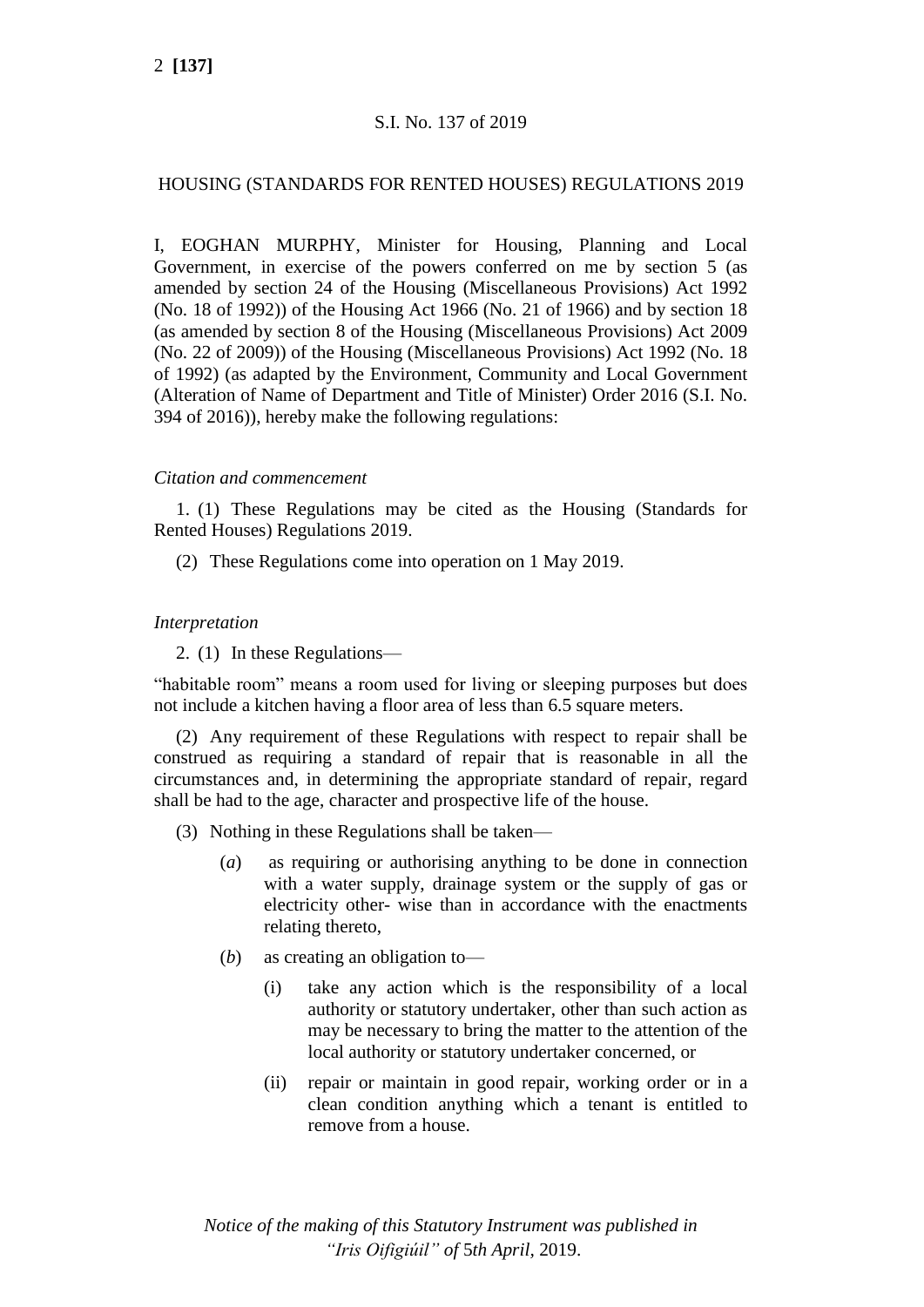(4) Regulation 2(3) shall not be construed as exempting a housing authority from their duties under these Regulations as respects a house let or available for letting by them.

### (5) In this Regulation:

"local authority" has the meaning assigned to it by the Local Government Act 2001 (No. 37 of 2001);

"statutory undertaker" means a person authorised by or under statute to construct, work, or carry on a railway, canal, inland navigation, dock, harbour, gas, electricity, telephone, postal, water, wastewater or other public undertaking.

### *Application*

3. (1) Subject to paragraph 2, these Regulations shall apply to every house let, or available for letting, for rent or other valuable consideration solely as a house unless the house is let or available for letting—

- (*a*) to a person only for the purpose of conferring on that person the right to occupy the house for a holiday,
- (*b*) by the Health Service Executive or by an approved body, as accommodation with sanitary, cooking or dining facilities provided for communal use within the building which contains the house, or
- (*c*) by a housing authority pursuant to any of their functions under the Housing Acts 1966 to 2014, and is a caravan, mobile home or a structure or a thing (whether on wheels or not) that is capable of being moved from one place to another (whether by towing, transport on a vehicle or trailer, or otherwise).
- (2) In Regulation 3(1) (*b*) "approved body" means—
	- (*a*) a body standing approved of under section 6 of the Housing (Miscellaneous Provisions) Act 1992, or
	- (*b*) a voluntary body standing approved of by the Minister for Health or by the Health Service Executive for the purposes of providing accommodation for elderly persons or persons with a mental handicap or psychiatric disorder.

### *Structural Condition*

4. (1) A house to which these Regulations apply (hereinafter referred to as "the house") shall be maintained in a proper state of structural repair.

(2) For the purposes of Regulation 4(1) 'a proper state of structural repair' means sound, internally and externally, with roof, roofing tiles and slates, windows, floors, ceilings, walls, stairs, doors, skirting boards, fascia, tiles on any floor, ceiling and wall, gutters, down pipes, fittings, furnishings, gardens and common areas maintained in good condition and repair and not defective due to dampness or otherwise.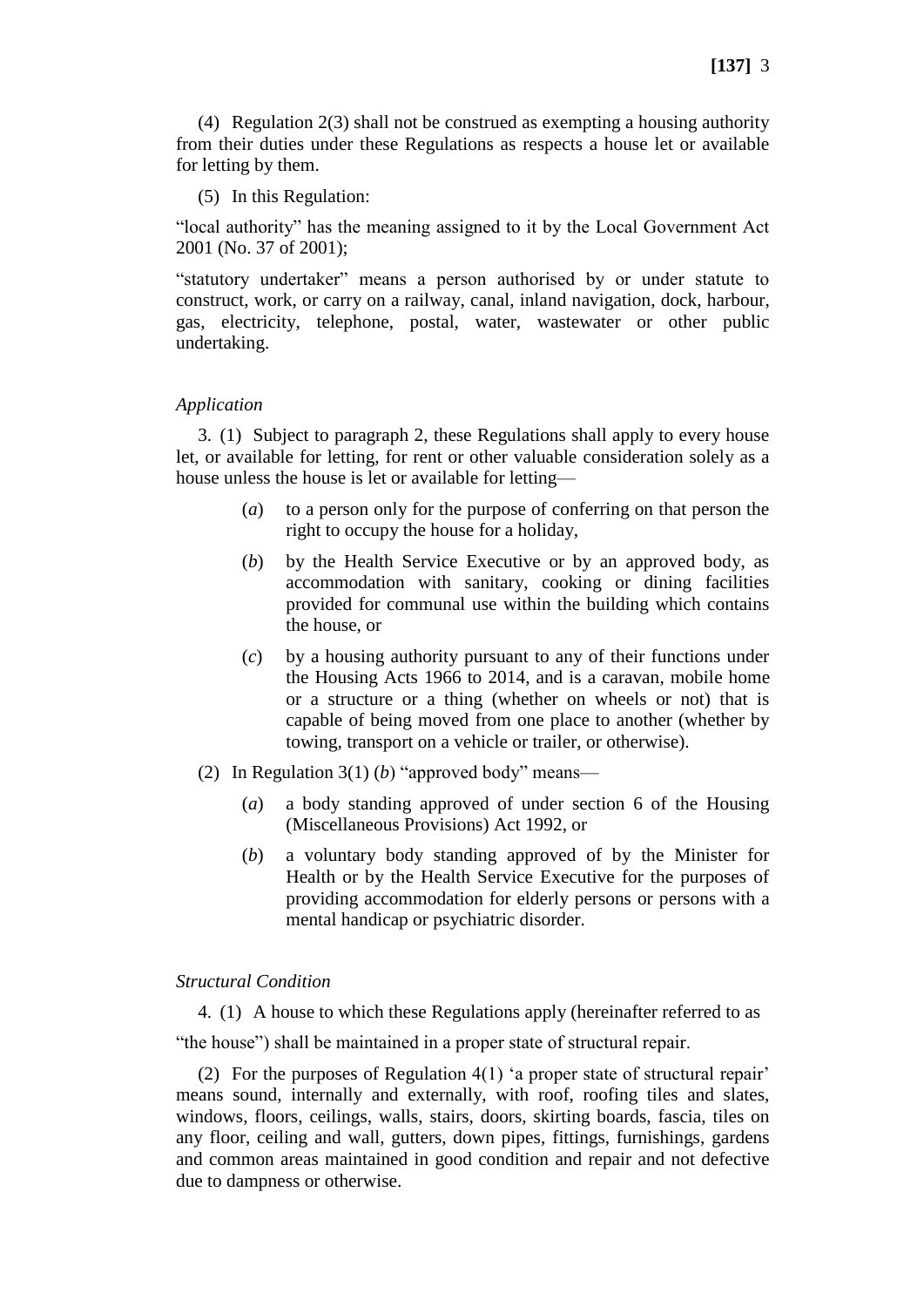(3) Where a window has an opening section through which a person may fall, and the bottom of the opening section is more than 1400mm above external ground level, suitable safety restrictors shall be fitted. Safety restrictors shall restrain the window sufficiently to prevent such falls.

(4) Where necessary, adequate provision shall be made to prevent harbourage or ingress of pests or vermin.

# *Sanitary Facilities*

5. (1) There shall be provided within the same habitable area of the house, for the exclusive use of the house:

- (*a*) A water closet, with dedicated wash hand basin adjacent thereto with a continuous supply of cold water and a facility for the piped supply of hot water, and
- (*b*) A fixed bath or shower with continuous supply of cold water and a facility for the piped supply of hot water.
- (2) The requirements of Regulation 5(1) shall:
	- (i) be maintained in a safe condition and good working order,
	- (ii) have safe and effective means of drainage,
	- (iii) be properly insulated,
	- (iv) have minimum capacity requirements for hot and cold water stor- age facilities, and
	- (v) be provided in a room separated from other rooms by a wall and a door and containing separate ventilation.

## *Heating Facilities*

6. (1) Every room used, or intended for use, by the tenant of the house as a habitable room, and any bathroom, or shower-room shall contain a permanently fixed:

- (*a*) heat emitter,
- (*b*) heat distribution system, or
- (*c*) heat producing appliance,

capable of providing effective heating.

(2) Every room referred to in Regulation 6(1) shall contain suitable and adequate facilities for the safe and effective removal of fumes and other products of combustion to the external air where a heat producing appliance is used.

(3) A heat producing appliance referred to in Regulation  $6(1)(c)$  shall be so installed that there is an adequate supply of air to it for combustion, to prevent overheating and for the efficient working of any flue pipe or chimney serving the appliance.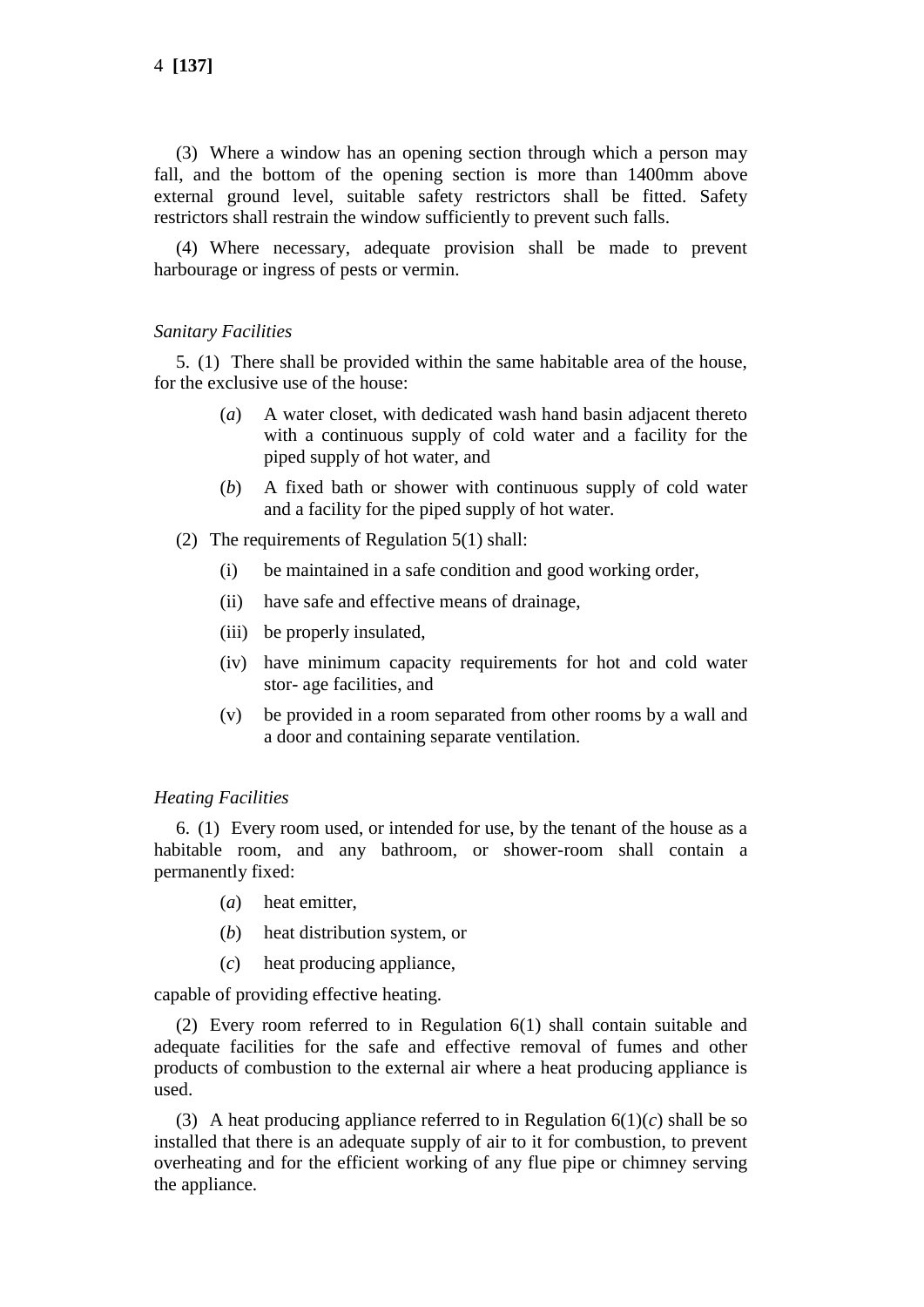(4) The operation of any:

- (*a*) heat emitter,
- (*b*) heat distribution system, or
- (*c*) heat producing appliance

as referred to in Regulation 6(1) shall be capable of being independently manageable by the tenant.

(5) All appliances under Regulation 6(1) shall be maintained in a safe condition and in good working order and good repair.

(6) Each house shall contain, where necessary, suitably located devices for the detection and alarm of carbon monoxide.

# *Food Preparation and Storage and Laundry*

7. (1) Notwithstanding paragraph (4), paragraphs (2) and (3) shall not apply where the house is let or available for letting –

- (i) by a housing authority under the Housing Acts 1966 to 2014,
- (ii) by a housing body approved under Section 6 of the Housing (Miscellaneous Provisions) Act 1992, or
- (iii) for a minimum lease period of 10 years under a tenancy agreement.

(2) Subject to paragraph (1), there shall be provided, within the same habitable area of the house, for the exclusive use of the house:

- (*a*) 4 ring hob with oven and grill,
- (*b*) Suitable facilities for the effective and safe removal of fumes to the external air by means of a cooker hood or extractor fan,
- (*c*) Fridge and freezer or fridge-freezer,
- (*d*) Microwave oven,
- (*e*) Sink, with a piped supply of potable cold water taken direct from the service pipe supplying water from the public main or other source to the building containing the house and a facility for the piped supply of hot water, and an adequate draining area,
- (*f*) Suitable and adequate number of kitchen presses for food storage purposes,
- (*g*) Washing machine, or access to a communal washing machine facility within the curtilage of the building, and
- (*h*) Where the house does not contain a garden or yard for the exclusive use of that house, a dryer (vented or recirculation type) or access to a communal dryer facility.

(3) All facilities under Regulation 7(2) shall be maintained in a safe condition and in good working order and good repair.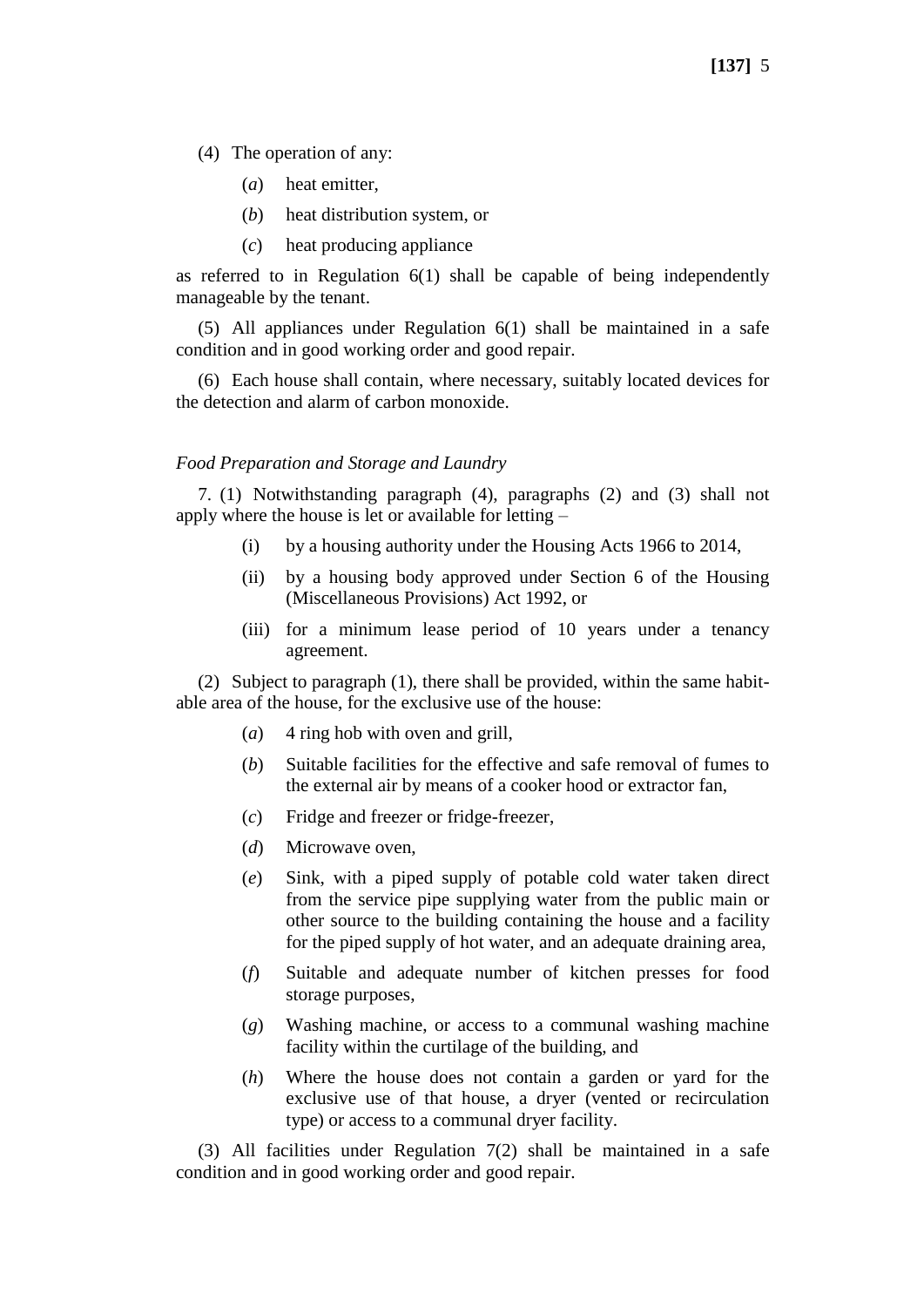6 **[137]**

(4) Responsibility for maintenance of facilities under Regulation 7(2) shall rest with the landlord.

(5) Where a house is let or available for letting:

- (*a*) by a housing authority under the Housing Acts 1966 to 2014,
- (*b*) by a housing body approved under Section 6 of the Housing (Miscellaneous Provisions) Act 1992, or
- (*c*) for a minimum lease period of 10 years under a tenancy agreement,

there shall be provided, within the same habitable area of the house, for the exclusive use of the house:

- (i) facilities for the installation of cooking equipment,
- (ii) Sink, with a piped supply of potable cold water taken direct from the service pipe supplying water from the public main or other source to the building containing the house and a facility for the piped supply of hot water, and an adequate draining area,
- (iii) Suitable facilities for the effective and safe removal of fumes to the external air by means of a cooker hood or extractor fan, and
- (iv) Suitable and adequate number of kitchen presses for food storage purposes.

#### *Ventilation*

8. (1) Every room used, or intended for use, by the tenant of the house as a habitable room shall have adequate ventilation.

(2)All means of ventilation shall be maintained in good repair and working order.

(3)Adequate ventilation shall be provided for the removal of water vapour from every kitchen and bathroom.

#### *Lighting*

9. (1) Every room used, or intended for use, by the tenant of the house as a habitable room, shall have adequate natural lighting.

(2) Every hall, stairs, and landing within the house and every room used, or intended for use, by the tenant of the house shall have a suitable and adequate means of artificial lighting.

(3) The windows of every room containing a bath or shower and a water closet shall be suitably and adequately screened to ensure privacy.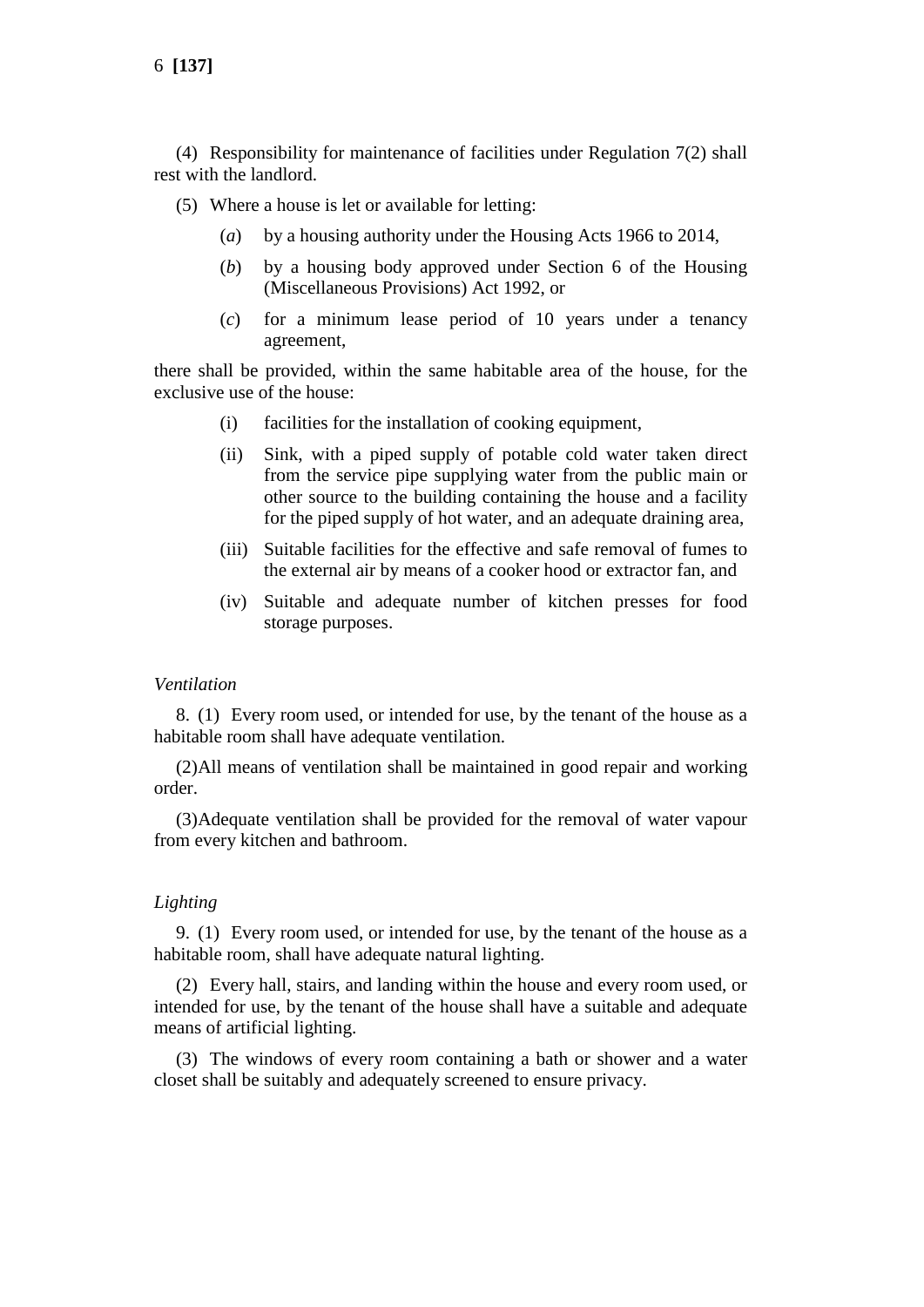# *Fire Safety*

10. (1) Each house shall contain a suitable self-contained fire detection and alarm system.

(2) Each house shall contain a suitably located fire blanket.

(3) Each self-contained house in a multi-unit building shall contain a suitable fire detection and alarm system and an emergency evacuation plan.

(4) A suitable fire detection and alarm system shall be provided in common areas within a multi-unit building.

(5) Emergency lighting shall be provided in all common areas within a multi- unit building.

(6) Fire detection and alarm systems and emergency lighting systems required under Regulation  $10(4)$  and  $10(5)$  shall be maintained in accordance with current standards.

(7) In this Regulation:

"Current standards" means standards produced by the National Standards Authority of Ireland for Fire Detection and Fire Alarm Systems in Buildings and for Emergency Lighting.

"Multi-unit building" means a building that contains 2 or more houses that share a common access.

#### *Refuse Facilities*

11. The house shall have access to suitable and adequate pest and vermin proof refuse storage facilities.

### *Gas, Oil and Electricity Installations*

12. Installations for the supply of gas, oil and electricity including pipework, storage facilities and electrical distribution boxes shall be maintained in good repair and safe working order.

## *Information*

13. Sufficient information shall be provided to the tenant about the rented property, the fixed building services, appliances and their routine maintenance requirements so that the occupant can operate them correctly.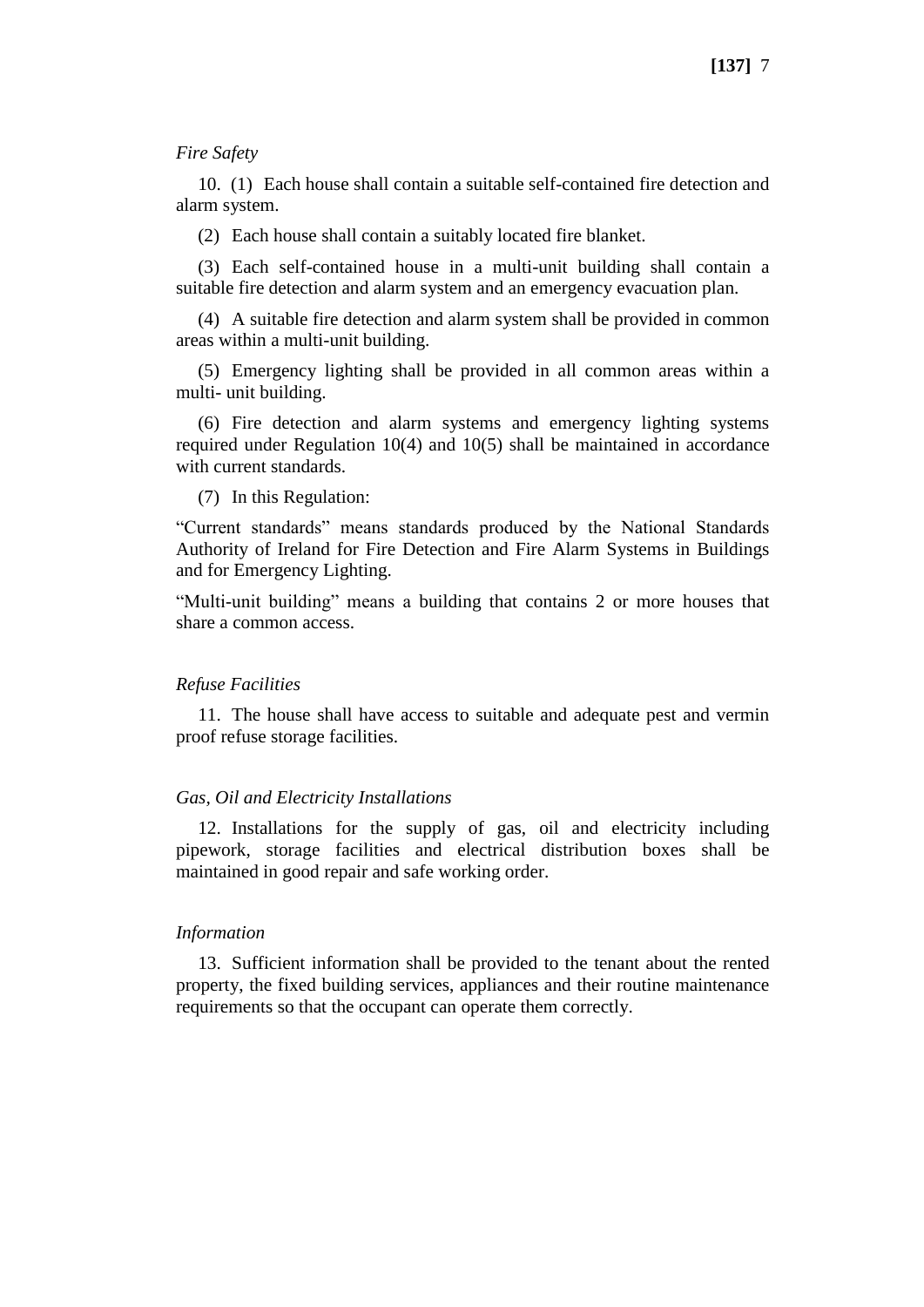# *Revocation*

14. (1) The Housing (Standards for Rented Houses) Regulations 2017 (S.I. No. 17 of 2017) are revoked.



GIVEN under my Official Seal, 1 April, 2019.

EOGHAN MURPHY,

Minister for Housing, Planning and Local Government.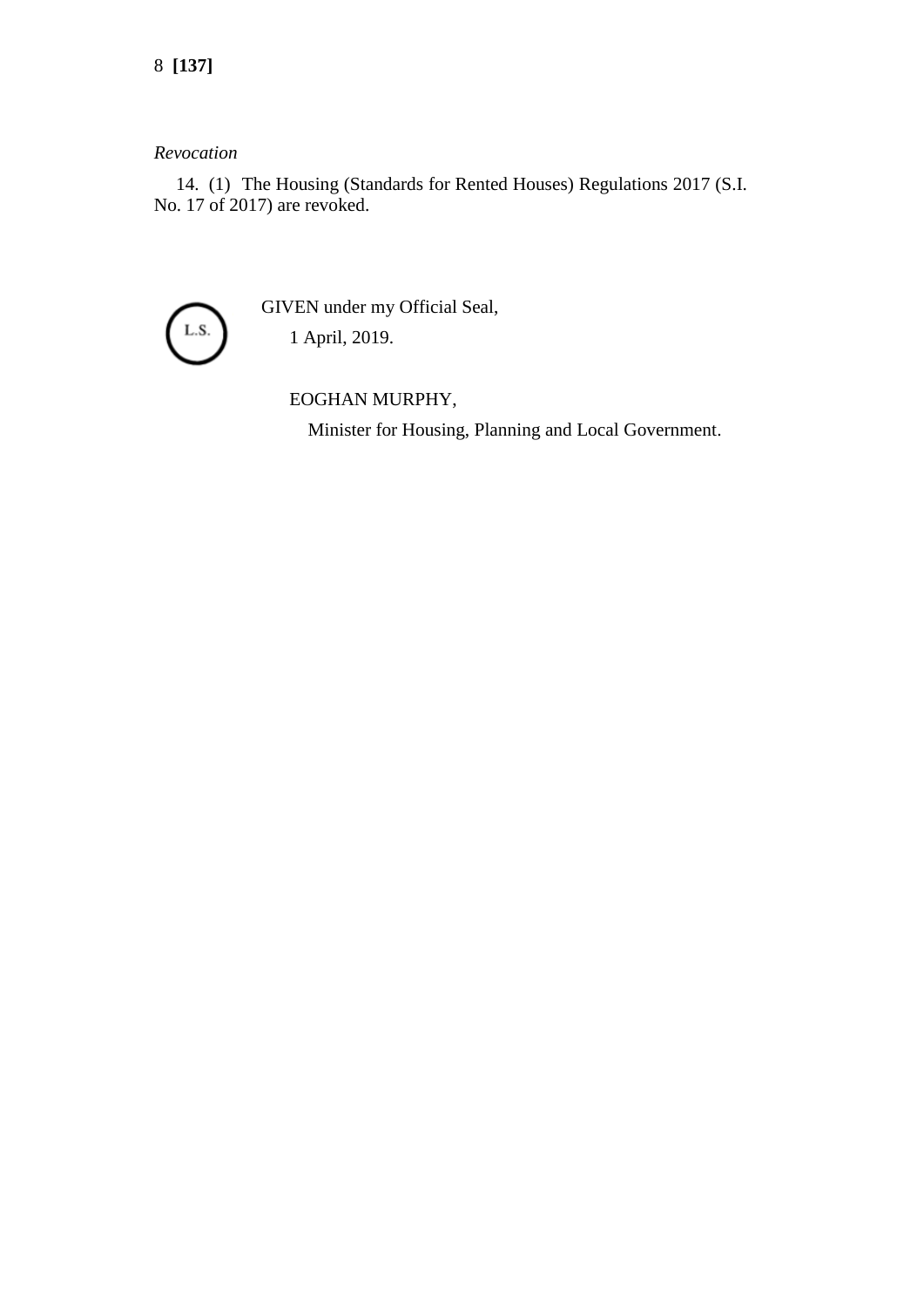# EXPLANATORY NOTE

# *(This note is not part of the Instrument and does not purport to be a legal interpretation)*

These Regulations require landlords of rented houses (including flats and maisonettes), with some exceptions, to ensure that such houses meet certain minimum standards. The standards relate to, inter alia, structural condition, pro- vision of sanitary facilities, food preparation, storage and laundry, availability of adequate heating, lighting and ventilation, safety of oil, electricity and gas installations, fire safety and refuse facilities. The Regulations come into operation generally on 1 May 2019. The Regulations replace the Housing (Standards for Rented Houses) Regulations 2017.